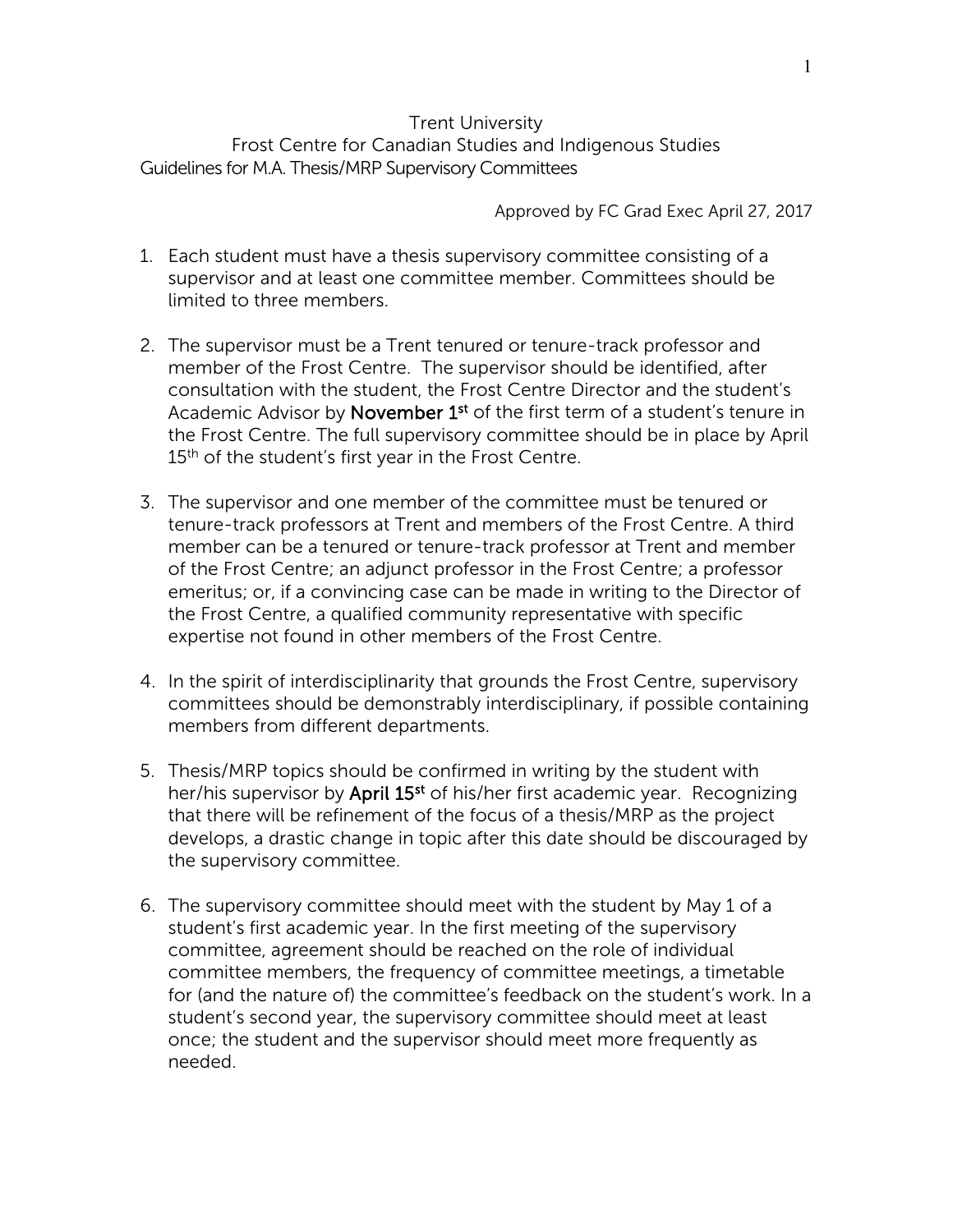- 7. If a supervisor or committee member is unavailable (that is not accessible on email or conference call) for more than six months, replacement(s) can be appointed to a committee with written approval of the Frost Centre Director.
- 8. Thesis/MRP proposals should be read by the supervisor by **May 15**<sup>th</sup> of a student's first academic year. Supervisors must communicate to the Frost Centre Director if s/he identifies significant problems/concerns with the proposal as submitted. Thesis and MRP committee members are expected to also read these proposals and give feedback to the student/supervisor. Copies of all final thesis/MRP proposals are to be filed with the Frost Centre Director.
- 9. If a student is unable to approach her/his supervisory committee, s/he should consult with the Frost Centre Director in the event of dissatisfaction with the composition or performance of the supervisory committee. When the supervisor in question is the Frost Centre Director, the Dean of Graduate Studies should be consulted.
- 10. The following timeframe(s) should be communicated by supervisors/academic advisors to students as a guide to their timely completion. Progress in relation to this schedule should be closely monitored by supervisors and documented in annual reports to the Frost Centre Director. If students encounter problems keeping to this timeframe they should speak with their supervisor, and if necessary, the Frost Centre Director.

Thesis-based MA Benchmarks Year 1

• Sept 1 to Oct 15 Discussions with Academic Advisor and Frost Centre Director about potential supervisors/thesis topics • November 1 Confirmation of supervisor by student /reported to Frost Centre Director • December 15 Clarification of the theme and direction of thesis with supervisor • March 15 Full committee in place • April 15 Thesis direction/content confirmed in writing with supervisor by student • April 30 Completion of course work/submission of thesis proposal to supervisor for approval/copy sent to FC Director for file